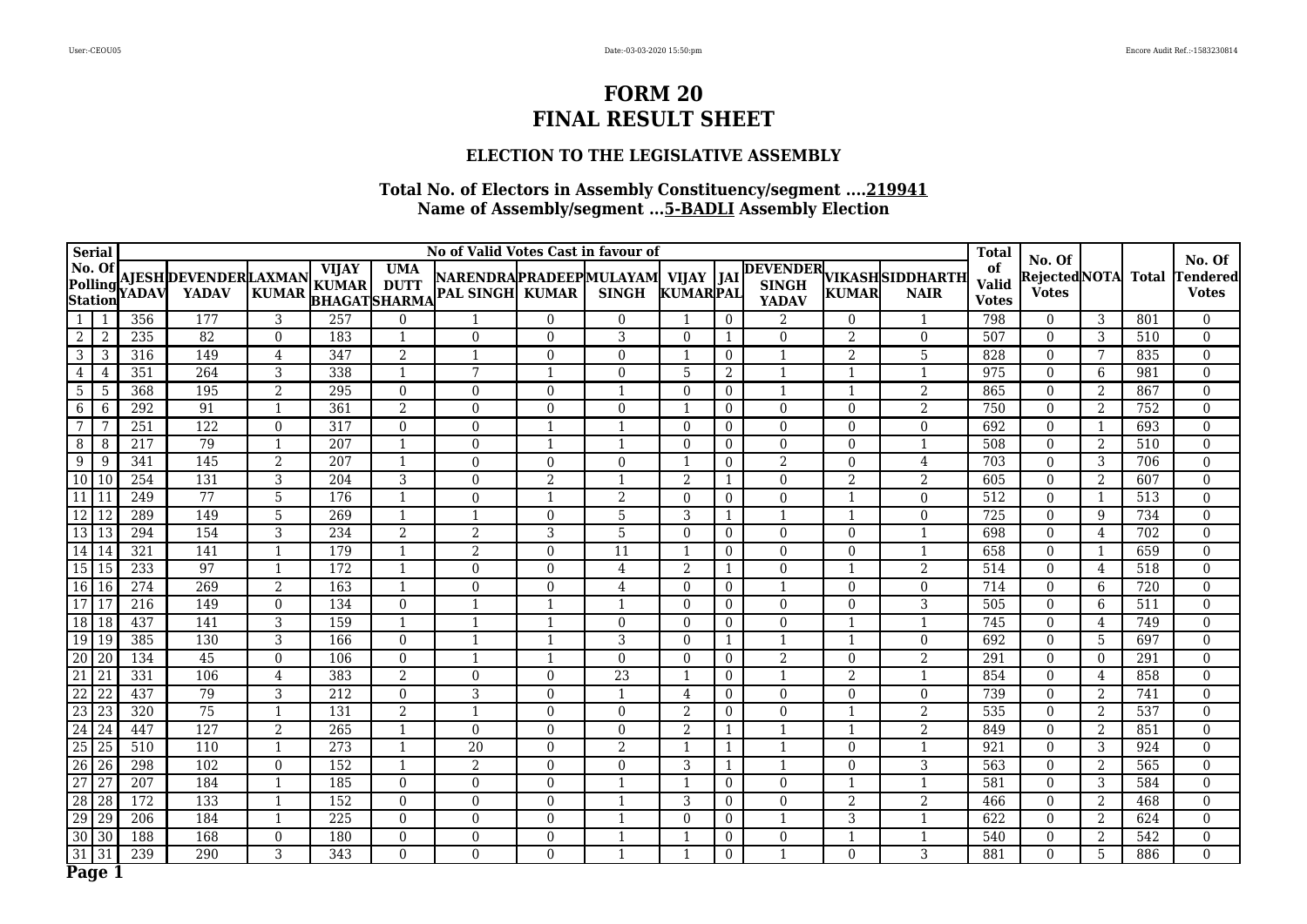### **ELECTION TO THE LEGISLATIVE ASSEMBLY**

| <b>Serial</b>                       |             |                  |                                              |                |                                                     |                           | No of Valid Votes Cast in favour of                     |          |                |                          |                  |                |                  |                                         | <b>Total</b>                       | No. Of                        |                |              | No. Of                   |
|-------------------------------------|-------------|------------------|----------------------------------------------|----------------|-----------------------------------------------------|---------------------------|---------------------------------------------------------|----------|----------------|--------------------------|------------------|----------------|------------------|-----------------------------------------|------------------------------------|-------------------------------|----------------|--------------|--------------------------|
| No. Of<br>Polling<br><b>Station</b> |             | YADAV            | <b>AJESH DEVENDER LAXMAN</b><br><b>YADAV</b> | <b>KUMAR</b>   | <b>VIJAY</b><br><b>KUMAR</b><br><b>BHAGATSHARMA</b> | <b>UMA</b><br><b>DUTT</b> | NARENDRAPRADEEPMULAYAM  VIJAY<br><b>PAL SINGH KUMAR</b> |          | <b>SINGH</b>   | <b>KUMARPAL</b>          | JAI              | <b>YADAV</b>   | <b>KUMAR</b>     | DEVENDER VIKASHSIDDHARTH<br><b>NAIR</b> | of<br><b>Valid</b><br><b>Votes</b> | Rejected NOTA<br><b>Votes</b> |                | <b>Total</b> | Tendered<br><b>Votes</b> |
| $32 \mid 32$                        |             | 307              | 251                                          | $\mathbf 1$    | 245                                                 | $\theta$                  | $\theta$                                                | $\Omega$ | $\Omega$       | 3                        | $\theta$         | $\Omega$       |                  | 5                                       | 813                                | $\Omega$                      | 6              | 819          | $\Omega$                 |
| 33 33                               |             | 137              | 156                                          | $\mathbf{1}$   | 152                                                 | -1                        | $\Omega$                                                | $\theta$ | $\Omega$       | $\Omega$                 | $\overline{0}$   | $\mathbf{0}$   | $\Omega$         | 4                                       | 451                                | $\Omega$                      | 2              | 453          | $\overline{0}$           |
| $34 \overline{\smash{)}34}$         |             | 159              | 191                                          | $\theta$       | 234                                                 | 1                         | $\theta$                                                |          | 3              | $\mathbf{1}$             | $\theta$         | $\mathbf{1}$   |                  | 3                                       | 595                                | $\Omega$                      | 1              | 596          | $\theta$                 |
| 35 35                               |             | 108              | 220                                          | $\mathbf{1}$   | 210                                                 | $\overline{0}$            | $\boldsymbol{0}$                                        | $\Omega$ | $\Omega$       | $\Omega$                 | $\mathbf{1}$     | $\mathbf{0}$   | $\overline{0}$   | 10                                      | 550                                | $\overline{0}$                | $\Omega$       | 550          | $\boldsymbol{0}$         |
| 36 36                               |             | 115              | 278                                          | $\overline{2}$ | 92                                                  | $\theta$                  | $\theta$                                                | $\Omega$ | $\Omega$       | $\theta$                 | $\theta$         | $\theta$       | $\Omega$         | $\overline{2}$                          | 489                                | $\Omega$                      | 2              | 491          | $\theta$                 |
| $37 \mid 37$                        |             | 162              | 242                                          | $\mathfrak{D}$ | 139                                                 | 2                         | $\mathbf{0}$                                            | $\Omega$ | $\Omega$       | 3                        | $\overline{0}$   | $\theta$       | $\theta$         | $\mathbf{1}$                            | 551                                | $\overline{0}$                | 2              | 553          | $\theta$                 |
| 38 38                               |             | 221              | 172                                          | $\overline{2}$ | 46                                                  | $\mathbf{1}$              | $\boldsymbol{0}$                                        | $\Omega$ | $\Omega$       | $\overline{1}$           | $\overline{0}$   | $\mathbf{0}$   | $\boldsymbol{0}$ | $\boldsymbol{0}$                        | 443                                | $\boldsymbol{0}$              | 4              | 447          | $\boldsymbol{0}$         |
| 39 39                               |             | 216              | 315                                          | $\theta$       | 172                                                 | $\overline{0}$            | $\boldsymbol{0}$                                        | $\Omega$ | $\mathbf{1}$   | 2                        | 2                | $\mathbf{1}$   | $\boldsymbol{0}$ | 4                                       | 713                                | $\overline{0}$                | $\mathbf 1$    | 714          | $\theta$                 |
| 40 40                               |             | $\overline{128}$ | $\overline{213}$                             | $\overline{2}$ | 86                                                  | $\overline{0}$            | $\boldsymbol{0}$                                        |          | $\mathbf{1}$   | $\theta$                 | $\mathbf{1}$     | $\mathbf{1}$   | $\Omega$         | $\boldsymbol{0}$                        | 433                                | $\overline{0}$                | 2              | 435          | $\theta$                 |
| $\boxed{41}$ $\boxed{41}$           |             | 133              | 163                                          | $\mathbf{1}$   | 229                                                 | $\theta$                  | $\mathbf{0}$                                            | $\Omega$ | $\Omega$       | $\overline{1}$           | $\overline{0}$   | $\Omega$       | $\Omega$         | $\mathbf{1}$                            | 528                                | $\Omega$                      | 1              | 529          | $\Omega$                 |
| 42 42                               |             | $\overline{263}$ | 242                                          | 3              | 42                                                  | $\overline{0}$            | $\boldsymbol{0}$                                        | $\Omega$ | $\Omega$       | $\mathbf{0}$             | $\overline{0}$   | $\mathbf{1}$   | $\overline{2}$   | $\mathbf{1}$                            | 554                                | $\overline{0}$                | 4              | 558          | $\boldsymbol{0}$         |
| $\boxed{43}$ $\boxed{43}$           |             | 210              | 270                                          | $\Omega$       | 26                                                  | $\mathbf{1}$              | $\mathbf{0}$                                            | $\Omega$ | $\Omega$       | 2                        | $\theta$         | $\theta$       | $\Omega$         | $\overline{2}$                          | 511                                | $\Omega$                      | 2              | 513          | $\theta$                 |
| 44 44                               |             | 226              | 248                                          | $\Omega$       | 18                                                  | $\theta$                  | $\mathbf{0}$                                            | $\Omega$ | $\Omega$       | $\theta$                 | $\mathbf{1}$     | $\mathbf{0}$   |                  | $\mathbf{1}$                            | 495                                | $\Omega$                      | 4              | 499          | $\theta$                 |
| $45 \overline{\smash{)}\,45}$       |             | 153              | 130                                          | $\mathbf{1}$   | 19                                                  | $\theta$                  | $\mathbf{0}$                                            | $\Omega$ | $\Omega$       | $\Omega$                 | $\theta$         | $\theta$       | $\Omega$         | $\mathbf{0}$                            | 303                                | $\Omega$                      | $\overline{2}$ | 305          | $\theta$                 |
| 46 46                               |             | 451              | 363                                          | $\overline{2}$ | $\overline{53}$                                     | $\mathbf{1}$              | $\mathbf{0}$                                            |          | 3              | $\Omega$                 | $\overline{0}$   | $\mathbf{0}$   |                  | $\mathbf{1}$                            | 876                                | $\overline{0}$                | 1              | 877          | $\boldsymbol{0}$         |
| 47 47                               |             | 227              | 303                                          | 5              | 193                                                 | -1                        |                                                         | $\Omega$ | $\Omega$       | $\overline{\phantom{0}}$ | $\theta$         | $\overline{2}$ | $\Omega$         | 3                                       | 736                                | $\Omega$                      | 4              | 740          | $\theta$                 |
| 48 48                               |             | 149              | 287                                          | $\theta$       | 123                                                 | $\mathbf{1}$              | $\mathbf{0}$                                            | $\Omega$ | $\mathbf{1}$   | $\theta$                 | $\overline{0}$   | $\theta$       |                  | $\mathbf{0}$                            | 562                                | $\overline{0}$                | 3              | 565          | $\overline{0}$           |
| 49 49                               |             | 122              | 155                                          | $\mathbf{0}$   | 124                                                 | $\overline{0}$            | $\boldsymbol{0}$                                        | $\Omega$ | $\overline{2}$ | $\mathbf{0}$             | $\overline{0}$   | $\mathbf{0}$   | $\overline{0}$   | $\mathbf{0}$                            | 403                                | $\overline{0}$                | 2              | 405          | $\mathbf 0$              |
| $\sqrt{50}$ 50                      |             | 181              | 505                                          | $\mathbf{1}$   | 106                                                 | $\theta$                  | $\mathbf{0}$                                            | $\Omega$ | $\Omega$       | $\theta$                 | $\mathbf{1}$     | $\mathbf{0}$   | 2                | $\mathbf{0}$                            | 796                                | $\Omega$                      | $\mathbf{1}$   | 797          | $\theta$                 |
| $51\overline{)51}$                  |             | 132              | 198                                          | 2              | 74                                                  | $\theta$                  | $\boldsymbol{0}$                                        | $\Omega$ | $\Omega$       | $\Omega$                 | $\overline{0}$   | $\mathbf{0}$   |                  | $\mathbf{1}$                            | 408                                | $\overline{0}$                | $\mathbf{1}$   | 409          | $\overline{0}$           |
| $52\overline{)52}$                  |             | 307              | 336                                          | 3              | 55                                                  | 2                         | $\mathbf{0}$                                            | $\Omega$ | $\mathbf{1}$   | 5                        | $\overline{0}$   | $\theta$       | 2                | $\overline{4}$                          | 715                                | $\overline{0}$                | 4              | 719          | $\theta$                 |
| 53 53                               |             | 271              | 391                                          | 6              | 54                                                  | $\mathbf{1}$              | $\boldsymbol{0}$                                        |          | $\Omega$       | 4                        | $\mathbf{1}$     | $\mathbf{1}$   | $\overline{5}$   | $\overline{9}$                          | 744                                | $\overline{0}$                | 3              | 747          | $\overline{0}$           |
| $54$ 54                             |             | 159              | 129                                          | $\Omega$       | 193                                                 | 2                         | $\mathbf{0}$                                            |          | $\Omega$       | -1                       | 3                | $\overline{2}$ |                  | $\overline{2}$                          | 493                                | $\Omega$                      | $\theta$       | 493          | $\Omega$                 |
| 55 55                               |             | 271              | 143                                          | $\mathbf 1$    | 197                                                 | $\mathbf{3}$              | $\boldsymbol{0}$                                        | $\Omega$ | $\Omega$       | $\theta$                 | $\boldsymbol{0}$ | $\overline{3}$ | $\Omega$         | $\overline{5}$                          | 623                                | $\boldsymbol{0}$              | 7              | 630          | $\theta$                 |
| $56 \overline{)56}$                 |             | 206              | 124                                          | $\mathbf{1}$   | 114                                                 | $\theta$                  | $\mathbf{0}$                                            | $\Omega$ | $\Omega$       | 2                        | $\overline{0}$   | $\mathbf{1}$   | $\Omega$         | $\mathbf{1}$                            | 449                                | $\Omega$                      | 3              | 452          | $\Omega$                 |
| $57$ 57                             |             | 161              | 125                                          | $\theta$       | 75                                                  | $\theta$                  | $\mathbf{0}$                                            | $\Omega$ | $\Omega$       | $\theta$                 | $\overline{0}$   | $\overline{5}$ |                  | $\mathbf{1}$                            | 368                                | $\Omega$                      | -1             | 369          | $\theta$                 |
| 58 58                               |             | 178              | 99                                           | $\overline{4}$ | 134                                                 | $\mathbf{1}$              | $\theta$                                                | $\Omega$ | $\Omega$       | 4                        | $\theta$         | $\Omega$       |                  | $\theta$                                | 421                                | $\Omega$                      | 4              | 425          | $\Omega$                 |
| $\sqrt{59}$ 59                      |             | 182              | 80                                           | $\mathbf{1}$   | 130                                                 | 2                         | $\overline{2}$                                          | $\Omega$ | $\Omega$       | $\Omega$                 | $\overline{0}$   | $\overline{2}$ |                  | $\overline{3}$                          | 403                                | $\overline{0}$                |                | 404          | $\theta$                 |
| 60 60                               |             | 211              | 116                                          | 1              | 227                                                 | 2                         |                                                         | $\Omega$ | $\overline{0}$ | $\overline{4}$           | $\overline{0}$   | $\overline{2}$ | 2                | $\mathbf{1}$                            | 567                                | $\overline{0}$                | 3              | 570          | $\overline{0}$           |
| $\overline{61}$                     | $\sqrt{61}$ | 200              | 118                                          | $\theta$       | 107                                                 | $\overline{0}$            | $\mathbf{0}$                                            | $\Omega$ | $\Omega$       |                          | $\overline{0}$   | $\mathbf{0}$   | $\Omega$         | $\mathbf{1}$                            | 427                                | $\overline{0}$                | $\overline{2}$ | 429          | $\overline{0}$           |
| $62$ 62                             |             | 111              | $\overline{71}$                              | $\theta$       | 101                                                 | $\theta$                  | $\overline{0}$                                          | $\theta$ | $\Omega$       | $\Omega$                 | $\overline{0}$   | $\theta$       | $\overline{0}$   | $\theta$                                | 283                                | $\Omega$                      | $\overline{2}$ | 285          | $\Omega$                 |
| Page 2                              |             |                  |                                              |                |                                                     |                           |                                                         |          |                |                          |                  |                |                  |                                         |                                    |                               |                |              |                          |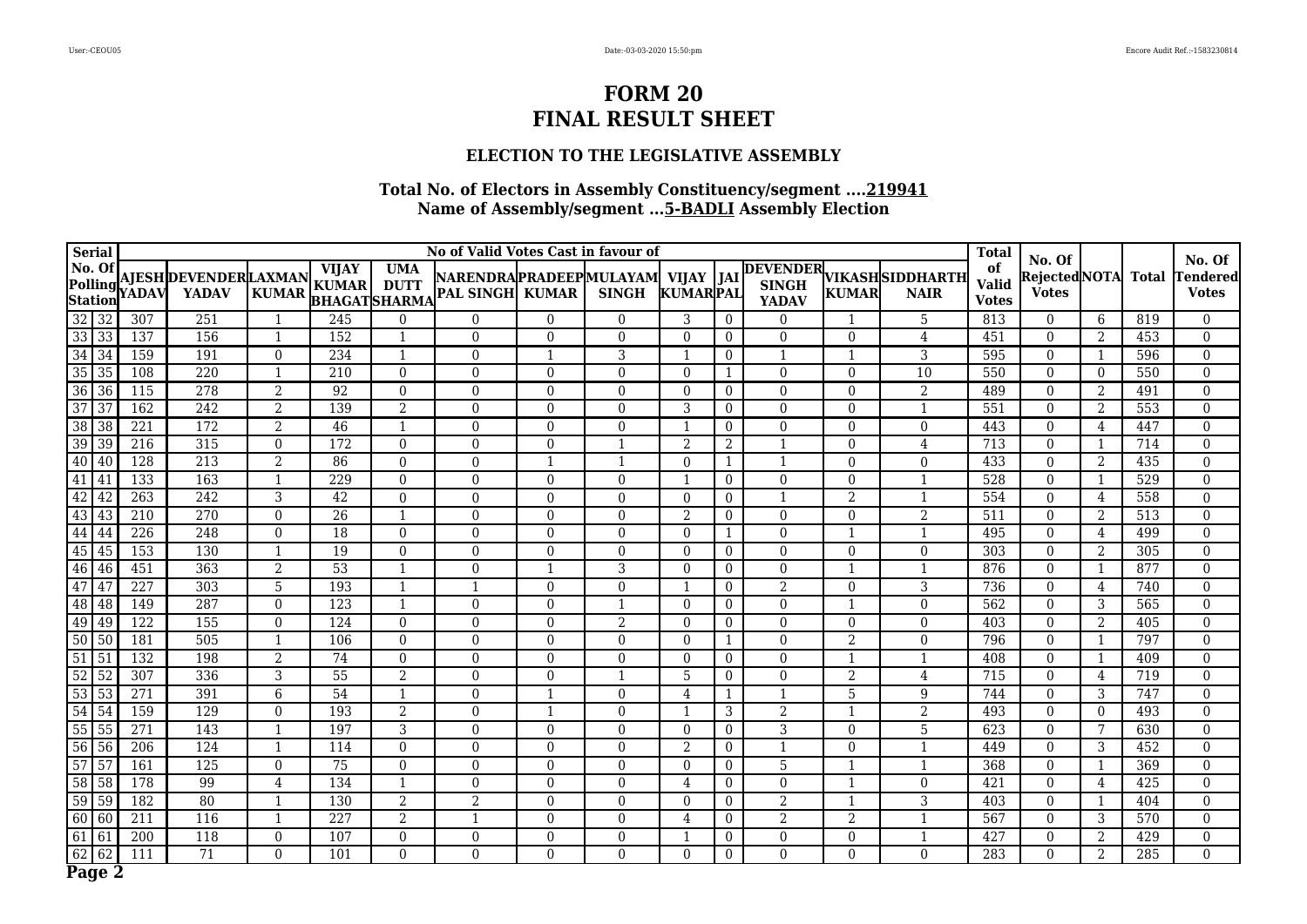#### **ELECTION TO THE LEGISLATIVE ASSEMBLY**

| <b>Serial</b>     |                  |                                          |                                              |                |                              |                                                  | No of Valid Votes Cast in favour of                  |                |                |                 |                  |                              |                |                                         | <b>Total</b>                       | No. Of                              |                |              | No. Of                   |
|-------------------|------------------|------------------------------------------|----------------------------------------------|----------------|------------------------------|--------------------------------------------------|------------------------------------------------------|----------------|----------------|-----------------|------------------|------------------------------|----------------|-----------------------------------------|------------------------------------|-------------------------------------|----------------|--------------|--------------------------|
| No. Of<br>Station |                  | $\left \frac{1}{1}\right $ Polling YADAV | <b>AJESH DEVENDER LAXMAN</b><br><b>YADAV</b> | <b>KUMAR</b>   | <b>VIJAY</b><br><b>KUMAR</b> | <b>UMA</b><br><b>DUTT</b><br><b>BHAGATSHARMA</b> | NARENDRAPRADEEPMULAYAM VIJAY  JAI<br>PAL SINGH KUMAR |                | <b>SINGH</b>   | <b>KUMARPAL</b> |                  | <b>SINGH</b><br><b>YADAV</b> | <b>KUMAR</b>   | DEVENDER VIKASHSIDDHARTH<br><b>NAIR</b> | of<br><b>Valid</b><br><b>Votes</b> | <b>RejectedNOTA</b><br><b>Votes</b> |                | <b>Total</b> | Fendered<br><b>Votes</b> |
| 63 63             |                  | 298                                      | 115                                          | 5              | 188                          | $\Omega$                                         | $\theta$                                             | $\Omega$       | -1             |                 | $\theta$         | $\overline{0}$               | $\Omega$       | 3                                       | 611                                | $\Omega$                            | 6              | 617          | $\overline{0}$           |
| 64 64             |                  | 228                                      | 105                                          | 4              | 139                          | 1                                                | $\overline{0}$                                       | $\mathbf{1}$   | $\overline{0}$ | $\overline{0}$  | 2                | $\mathbf{0}$                 | 2              | $\overline{4}$                          | 486                                | $\overline{0}$                      | $\overline{4}$ | 490          | $\overline{0}$           |
| 65 65             |                  | 313                                      | 146                                          | 7              | 216                          | -1                                               | 2                                                    | $\theta$       | $\Omega$       |                 | 2                | $\mathbf{1}$                 | $\overline{2}$ | $\overline{2}$                          | 693                                | $\Omega$                            | 3              | 696          | $\boldsymbol{0}$         |
| 66 66             |                  | 205                                      | 83                                           | $\mathbf{1}$   | 178                          | $\overline{0}$                                   | $\overline{0}$                                       | $\Omega$       | $\Omega$       | 1               | 2                | 1                            | $\theta$       | $\overline{3}$                          | 474                                | $\overline{0}$                      |                | 475          | $\overline{0}$           |
| 67 67             |                  | 331                                      | $\overline{74}$                              | $\overline{4}$ | 336                          | $\mathbf{1}$                                     | $\overline{0}$                                       | $\Omega$       | $\Omega$       | $\theta$        | $\overline{0}$   | $\mathbf{0}$                 | 2              | $\mathbf{1}$                            | 749                                | $\overline{0}$                      | 3              | 752          | $\overline{0}$           |
| 68 68             |                  | 299                                      | 98                                           | $\overline{0}$ | 240                          | $\mathbf{1}$                                     | $\boldsymbol{0}$                                     | $\Omega$       | -1             | $\theta$        | $\overline{0}$   | $\boldsymbol{0}$             | $\overline{0}$ | $\overline{2}$                          | 641                                | $\overline{0}$                      | $\overline{4}$ | 645          | $\boldsymbol{0}$         |
| $\boxed{69}$ 69   |                  | 174                                      | 65                                           | $\Omega$       | 160                          | $\theta$                                         | 1                                                    | $\theta$       | $\Omega$       | $\theta$        | $\overline{0}$   | $\Omega$                     | $\Omega$       | $\mathbf{0}$                            | 400                                | $\theta$                            | $\theta$       | 400          | $\overline{0}$           |
| 70 70             |                  | 473                                      | 159                                          | $\overline{2}$ | 52                           | $\overline{2}$                                   | $\boldsymbol{0}$                                     | $\mathbf{1}$   | $\overline{0}$ |                 | $\overline{0}$   | $\overline{2}$               | $\overline{0}$ | $\mathbf{1}$                            | 693                                | $\overline{0}$                      | 5              | 698          | $\boldsymbol{0}$         |
| $\overline{71}$   | 71               | 521                                      | 208                                          | 5              | 52                           | $\overline{0}$                                   | $\mathbf{0}$                                         | $\mathbf{1}$   | $\overline{0}$ | 3               | $\overline{0}$   | $\mathbf{1}$                 | $\Omega$       | 2                                       | 793                                | $\overline{0}$                      | $\overline{2}$ | 795          | $\overline{0}$           |
| 72                | $\overline{172}$ | 239                                      | 161                                          | $\theta$       | 211                          | 1                                                | $\mathbf{0}$                                         | $\mathbf{0}$   | $\overline{0}$ | $\overline{2}$  | $\overline{0}$   | $\mathbf{1}$                 | $\theta$       | $\overline{0}$                          | 615                                | $\overline{0}$                      | 3              | 618          | $\boldsymbol{0}$         |
| 73 73             |                  | $\overline{207}$                         | 176                                          | $\mathbf{1}$   | 208                          | $\overline{0}$                                   | $\mathbf{0}$                                         | $\Omega$       | $\Omega$       | $\theta$        | $\boldsymbol{0}$ | $\mathbf{1}$                 | $\Omega$       | $\overline{0}$                          | 593                                | $\theta$                            | $\overline{4}$ | 597          | $\overline{0}$           |
| 74 74             |                  | $\overline{553}$                         | 126                                          | $\Omega$       | 207                          | $\mathbf{1}$                                     | $\mathbf{0}$                                         | $\Omega$       | $\Omega$       | 5               | 3                | $\mathbf{1}$                 | 3              | $\overline{0}$                          | 899                                | $\theta$                            | 3              | 902          | $\overline{0}$           |
| 75 75             |                  | 139                                      | 95                                           | $\mathbf{1}$   | 100                          | $\theta$                                         | $\mathbf{0}$                                         | $\Omega$       | $\Omega$       | $\theta$        | $\overline{0}$   | $\mathbf{1}$                 | $\theta$       | $\overline{0}$                          | 336                                | $\overline{0}$                      | $\overline{2}$ | 338          | $\overline{0}$           |
| 76 76             |                  | 322                                      | 198                                          | $\overline{2}$ | 274                          | $\mathbf{1}$                                     | 1                                                    | $\Omega$       | $\Omega$       | -1              | $\Omega$         | $\mathbf{1}$                 |                | $\Omega$                                | 801                                | $\Omega$                            | $\overline{2}$ | 803          | $\boldsymbol{0}$         |
| $\overline{77}$   | 77               | 327                                      | 147                                          | $\overline{1}$ | 265                          | $\overline{0}$                                   | $\boldsymbol{0}$                                     | $\theta$       | $\overline{0}$ | $\overline{2}$  | $\overline{0}$   | $\boldsymbol{0}$             |                | $\overline{0}$                          | 743                                | $\overline{0}$                      | 5              | 748          | $\boldsymbol{0}$         |
| 78 78             |                  | 307                                      | 149                                          | 1              | 250                          | 1                                                | $\theta$                                             | $\Omega$       | $\Omega$       | $\mathbf{1}$    | $\overline{0}$   | $\theta$                     | $\theta$       |                                         | 710                                | $\Omega$                            | $\overline{2}$ | 712          | $\boldsymbol{0}$         |
| 79 79             |                  | 339                                      | 112                                          | $\Omega$       | 230                          | $\mathbf{1}$                                     | $\theta$                                             | $\theta$       | $\Omega$       | $\theta$        | $\overline{0}$   | $\mathbf{0}$                 | $\Omega$       | 1                                       | 683                                | $\overline{0}$                      | 3              | 686          | $\overline{0}$           |
| 80 80             |                  | 332                                      | 77                                           | $\mathbf{1}$   | $\overline{205}$             | $\overline{3}$                                   | $\overline{0}$                                       | $\Omega$       | $\Omega$       | 3               | $\overline{0}$   | $\Omega$                     | $\mathbf{1}$   | $\mathbf{1}$                            | 623                                | $\theta$                            | 3              | 626          | $\Omega$                 |
| 81 81             |                  | 285                                      | 153                                          | $\overline{2}$ | 236                          | $\mathbf{1}$                                     | $\boldsymbol{0}$                                     | $\overline{1}$ | -1             | $\mathbf{0}$    | $\overline{0}$   | $\overline{2}$               | $\overline{0}$ | $\overline{3}$                          | 684                                | $\overline{0}$                      | $\overline{0}$ | 684          | $\overline{0}$           |
| 82 82             |                  | 282                                      | 136                                          | $\overline{2}$ | 269                          | $\theta$                                         | $\Omega$                                             | $\Omega$       | $\Omega$       | 2               | $\overline{0}$   | $\theta$                     | $\Omega$       | $\mathbf{1}$                            | 692                                | $\theta$                            | 3              | 695          | $\overline{0}$           |
| 83 83             |                  | 428                                      | 166                                          | $\theta$       | 264                          | $\overline{1}$                                   | $\overline{2}$                                       | $\Omega$       | $\overline{0}$ | $\overline{1}$  | $\overline{0}$   | $\boldsymbol{0}$             | $\overline{0}$ | $\mathbf{1}$                            | 863                                | $\overline{0}$                      | $\overline{4}$ | 867          | $\boldsymbol{0}$         |
| 84 84             |                  | 275                                      | 137                                          | $\Omega$       | 200                          | 2                                                | $\mathbf{0}$                                         | $\theta$       | $\Omega$       | $\theta$        | 1                | $\overline{2}$               | $\overline{2}$ | $\mathbf{1}$                            | 620                                | $\theta$                            | $\overline{4}$ | 624          | $\overline{0}$           |
| 85 85             |                  | $\overline{203}$                         | 96                                           | $\Omega$       | 203                          | $\overline{2}$                                   | $\mathbf{0}$                                         |                | $\overline{0}$ | $\mathbf 1$     | $\boldsymbol{0}$ | $\boldsymbol{0}$             | $\overline{0}$ | $\mathbf{1}$                            | 507                                | $\overline{0}$                      |                | 508          | $\boldsymbol{0}$         |
| $86\overline{86}$ |                  | 363                                      | 154                                          | 3              | 260                          | $\overline{0}$                                   | 1                                                    | $\Omega$       | $\Omega$       | 3               | $\overline{0}$   | $\mathbf{1}$                 | $\Omega$       | $\mathbf{0}$                            | 785                                | $\theta$                            | 3              | 788          | $\overline{0}$           |
| 87 87             |                  | 369                                      | 232                                          | $\overline{2}$ | 291                          | $\overline{2}$                                   | $\overline{4}$                                       | -1             | -1             | $\overline{2}$  | $\mathbf{1}$     | $\mathbf{1}$                 | 2              | 1                                       | 909                                | $\theta$                            | $\overline{4}$ | 913          | $\overline{0}$           |
| 88 88             |                  | 304                                      | 145                                          | 3              | 212                          | $\overline{2}$                                   | 14                                                   | $\Omega$       | -1             | $\mathbf{1}$    | $\overline{0}$   | 3                            | $\theta$       | $\overline{1}$                          | 686                                | $\overline{0}$                      | 3              | 689          | $\overline{0}$           |
| 89 89             |                  | 391                                      | 243                                          | 2              | 247                          | 3                                                | $\mathbf{0}$                                         | $\theta$       | $\Omega$       | 2               | $\overline{0}$   | $\mathbf{1}$                 |                | 3                                       | 893                                | $\theta$                            | 3              | 896          | $\overline{0}$           |
| $90 \mid 90$      |                  | 368                                      | 111                                          | $\overline{2}$ | 189                          | $\theta$                                         | $\overline{2}$                                       | $\Omega$       | $\Omega$       | $\mathbf 1$     | $\overline{0}$   | $\theta$                     | $\Omega$       |                                         | 674                                | $\Omega$                            | $\overline{2}$ | 676          | $\boldsymbol{0}$         |
| 91 91             |                  | 280                                      | 82                                           | $\mathbf{1}$   | 134                          | 1                                                | 5                                                    | $\Omega$       | 1              | $\overline{0}$  | 1                | $\mathbf{0}$                 |                | 1                                       | 507                                | $\overline{0}$                      | $\mathbf{0}$   | 507          | $\boldsymbol{0}$         |
| 92                | 92               | 291                                      | 125                                          | 4              | 151                          | $\mathbf{0}$                                     | $\overline{12}$                                      | $\Omega$       | $\Omega$       |                 | $\overline{0}$   | $\overline{0}$               | $\Omega$       | 3                                       | 587                                | $\boldsymbol{0}$                    | 3              | 590          | $\boldsymbol{0}$         |
| 93                | 9 <sub>3</sub>   | 324                                      | 124                                          | $\overline{2}$ | 204                          | $\mathbf{1}$                                     | $\overline{0}$                                       | $\Omega$       | $\Omega$       | $\overline{2}$  | $\overline{0}$   | $\Omega$                     | -1             | $\Omega$                                | 658                                | $\Omega$                            | 3              | 661          | $\Omega$                 |
| Page 3            |                  |                                          |                                              |                |                              |                                                  |                                                      |                |                |                 |                  |                              |                |                                         |                                    |                                     |                |              |                          |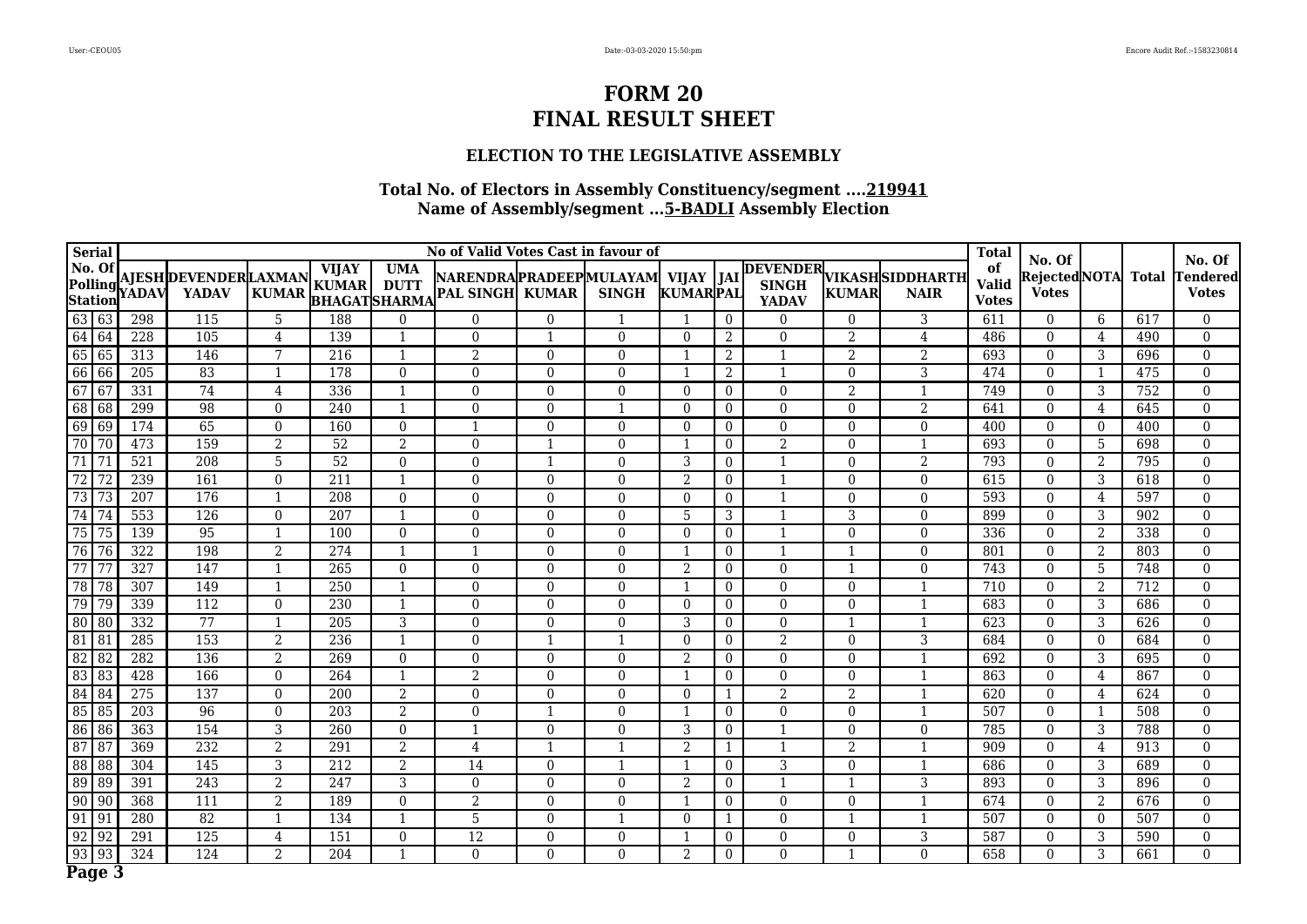### **ELECTION TO THE LEGISLATIVE ASSEMBLY**

| <b>Serial</b>                       |             |       |                                       |                |                                                     |                           | No of Valid Votes Cast in favour of                                |                |              |                |                |                |                |                                         | <b>Total</b>                       | No. Of                       |                |              | No. Of                   |
|-------------------------------------|-------------|-------|---------------------------------------|----------------|-----------------------------------------------------|---------------------------|--------------------------------------------------------------------|----------------|--------------|----------------|----------------|----------------|----------------|-----------------------------------------|------------------------------------|------------------------------|----------------|--------------|--------------------------|
| No. Of<br>Polling<br><b>Station</b> |             | YADAV | AJESH DEVENDER LAXMAN<br><b>YADAV</b> | <b>KUMAR</b>   | <b>VIJAY</b><br><b>KUMAR</b><br><b>BHAGATSHARMA</b> | <b>UMA</b><br><b>DUTT</b> | NARENDRA  PRADEEP  MULAYAM   VIJAY   JAI<br><b>PAL SINGH KUMAR</b> |                | <b>SINGH</b> | KUMARPAL       |                | <b>YADAV</b>   | <b>KUMAR</b>   | DEVENDER VIKASHSIDDHARTH<br><b>NAIR</b> | of<br><b>Valid</b><br><b>Votes</b> | RejectedNOTA<br><b>Votes</b> |                | <b>Total</b> | Tendered<br><b>Votes</b> |
| 94 94                               |             | 481   | 48                                    | 7              | 207                                                 |                           | $\Omega$                                                           | $\Omega$       | $\Omega$     | $\Omega$       |                | $\overline{2}$ |                | $\theta$                                | 748                                | $\Omega$                     | 2              | 750          | $\overline{0}$           |
| $95$ 95                             |             | 403   | $\overline{27}$                       | $\theta$       | 121                                                 | $\mathbf{1}$              | $\theta$                                                           | $\Omega$       | $\theta$     | -1             | 1              | $\mathbf{0}$   | $\mathbf{1}$   | $\mathbf{0}$                            | 555                                | $\mathbf{0}$                 | $\mathbf{1}$   | 556          | $\overline{0}$           |
| $\frac{1}{96}$                      | $\sqrt{96}$ | 354   | 38                                    | $\mathbf{1}$   | 150                                                 | $\Omega$                  | $\Omega$                                                           | $\Omega$       | $\Omega$     | $\theta$       | $\overline{0}$ | $\overline{2}$ | $\Omega$       | $\mathbf{1}$                            | 546                                | $\Omega$                     | 4              | 550          | $\theta$                 |
| $\sqrt{97}$                         | $\sqrt{97}$ | 564   | 48                                    | $\theta$       | 220                                                 | 2                         | $\Omega$                                                           | $\Omega$       | $\mathbf{1}$ | $\Omega$       | $\overline{0}$ | $\Omega$       | $\Omega$       | $\mathbf{1}$                            | 836                                | $\theta$                     | 4              | 840          | $\Omega$                 |
| 98                                  | $\sqrt{98}$ | 423   | 50                                    | $\theta$       | 168                                                 | $\theta$                  | $\overline{0}$                                                     | $\Omega$       | 6            | $\theta$       | $\overline{0}$ | $\Omega$       | 2              | $\overline{0}$                          | 649                                | $\theta$                     | 4              | 653          | $\Omega$                 |
| $\overline{99}$                     | 99          | 346   | 49                                    | 2              | 124                                                 | $\theta$                  | $\Omega$                                                           | $\Omega$       | $\mathbf{1}$ | $\theta$       | $\mathbf{1}$   | $\mathbf{0}$   | $\overline{2}$ | $\overline{\mathbf{1}}$                 | 526                                | $\Omega$                     | 4              | 530          | $\Omega$                 |
| 100 10                              |             | 662   | 43                                    | 3              | 221                                                 | $\mathbf{1}$              | $\boldsymbol{0}$                                                   | $\Omega$       | $\Omega$     | $\theta$       | $\overline{0}$ | $\mathbf{1}$   | $\overline{0}$ | $\overline{0}$                          | 931                                | $\mathbf{0}$                 | 7              | 938          | $\overline{0}$           |
| 101 10                              |             | 516   | 31                                    | $\theta$       | 141                                                 | $\Omega$                  | $\Omega$                                                           | $\Omega$       | $\theta$     | $\theta$       | $\overline{0}$ | $\mathbf{1}$   | $\Omega$       | $\overline{0}$                          | 689                                | $\mathbf{0}$                 | $\overline{2}$ | 691          | $\theta$                 |
| 102 102                             |             | 566   | $\overline{47}$                       | $\mathbf{1}$   | 194                                                 | $\Omega$                  | $\mathbf{1}$                                                       | $\Omega$       | $\mathbf{1}$ | $\theta$       | $\overline{0}$ | $\theta$       | $\Omega$       | $\overline{1}$                          | 811                                | $\Omega$                     | 11             | 822          | $\theta$                 |
| 103 10                              |             | 510   | 94                                    | $\overline{1}$ | 317                                                 | $\theta$                  | $\Omega$                                                           | $\Omega$       | 5            | $\overline{4}$ | $\Omega$       | $\theta$       |                | 4                                       | 936                                | $\theta$                     | $\mathbf{1}$   | 937          | $\theta$                 |
| 104 104                             |             | 391   | 169                                   | $\overline{4}$ | 330                                                 | $\mathbf{1}$              | $\theta$                                                           | $\mathfrak{D}$ | 3            | $\Omega$       |                | $\theta$       | $\theta$       | $\overline{1}$                          | 902                                | $\theta$                     | $\overline{2}$ | 904          | $\theta$                 |
| 105 10                              |             | 326   | 149                                   | 3              | 210                                                 | $\overline{2}$            | $\Omega$                                                           | $\Omega$       | 1            | $\theta$       | $\overline{0}$ | $\overline{2}$ |                | $\overline{2}$                          | 696                                | $\Omega$                     | 3              | 699          | $\Omega$                 |
| 106 106                             |             | 388   | $\overline{77}$                       | $\overline{2}$ | 264                                                 | $\overline{3}$            | $\Omega$                                                           | $\Omega$       | $\Omega$     | $\theta$       | $\overline{0}$ | $\mathbf{0}$   | $\Omega$       | $\Omega$                                | 734                                | $\theta$                     | 2              | 736          | $\Omega$                 |
| 10710                               |             | 431   | 127                                   | $\mathbf{1}$   | 342                                                 | $\overline{0}$            | $\boldsymbol{0}$                                                   | $\overline{1}$ | $\Omega$     | 2              | 1              | $\mathbf{0}$   | $\Omega$       | $\overline{0}$                          | 905                                | $\mathbf{0}$                 | $\mathbf{1}$   | 906          | $\Omega$                 |
| 108 10                              |             | 325   | 78                                    | 2              | 217                                                 | $\mathbf{1}$              | $\mathbf{1}$                                                       | $\Omega$       | $\theta$     | $\theta$       | $\overline{2}$ | $\Omega$       |                | $\theta$                                | 627                                | $\theta$                     | 2              | 629          | $\theta$                 |
| 109 109                             |             | 276   | 97                                    | 5              | 181                                                 | 1                         | $\Omega$                                                           | $\Omega$       | $\theta$     | 2              | $\Omega$       | $\Omega$       |                | $\overline{1}$                          | 564                                | $\theta$                     | 2              | 566          | $\theta$                 |
| 11011                               |             | 284   | 127                                   | 2              | 160                                                 | $\mathbf{1}$              | $\Omega$                                                           | $\Omega$       | $\Omega$     | -1             | $\mathbf{0}$   | $\Omega$       | $\Omega$       | $\Omega$                                | 575                                | $\Omega$                     | 1              | 576          | $\theta$                 |
| $111$ <sub>11</sub>                 |             | 387   | 85                                    | 2              | 176                                                 | $\mathbf{1}$              | -1                                                                 | $\Omega$       | $\Omega$     | -1             |                | $\Omega$       | 3              | $\overline{0}$                          | 657                                | $\mathbf{0}$                 | $\mathbf{1}$   | 658          | $\overline{0}$           |
| 112 11                              |             | 336   | 102                                   | $\theta$       | 186                                                 | $\theta$                  | $\overline{0}$                                                     | $\Omega$       | $\Omega$     | -1             | $\overline{0}$ | $\Omega$       | $\Omega$       | 3                                       | 628                                | $\overline{0}$               | 2              | 630          | $\Omega$                 |
| 113 11                              |             | 390   | 164                                   | $\mathbf{1}$   | 223                                                 | $\theta$                  | $\boldsymbol{0}$                                                   | $\Omega$       | $\Omega$     |                | $\mathbf{0}$   | $\mathbf{0}$   |                | $\overline{0}$                          | 780                                | $\mathbf{0}$                 | $\mathbf{1}$   | 781          | $\overline{0}$           |
| 114 11                              |             | 171   | 98                                    | $\theta$       | 174                                                 | $\mathbf{1}$              | $\Omega$                                                           | $\theta$       | $\Omega$     | $\mathbf 1$    | $\mathbf{0}$   | $\mathbf{0}$   |                | $\overline{0}$                          | 446                                | $\mathbf{0}$                 | 1              | 447          | $\theta$                 |
| 115 11                              |             | 559   | 253                                   | $\mathbf{1}$   | $\overline{35}$                                     | $\Omega$                  | $\Omega$                                                           | $\Omega$       | $\Omega$     | $\overline{1}$ | $\mathbf{0}$   | $\mathbf{1}$   | $\mathbf{1}$   | $\Omega$                                | 851                                | $\Omega$                     | 2              | 853          | $\theta$                 |
| 116 116                             |             | 396   | 143                                   | $\Omega$       | 25                                                  | $\theta$                  | $\Omega$                                                           | $\Omega$       | $\Omega$     | $\Omega$       | $\Omega$       | $\Omega$       | $\Omega$       | $\mathbf{1}$                            | 565                                | $\Omega$                     | 2              | 567          | $\Omega$                 |
| 117 11                              |             | 576   | 117                                   | $\overline{2}$ | 70                                                  | $\theta$                  | $\theta$                                                           | $\Omega$       | $\mathbf{1}$ | $\theta$       | $\overline{0}$ | $\mathbf{0}$   | $\Omega$       | $\mathbf{1}$                            | 767                                | $\Omega$                     | $\overline{2}$ | 769          | $\theta$                 |
| 118 118                             |             | 408   | 193                                   |                | 59                                                  | $\theta$                  | 0                                                                  | $\Omega$       | $\Omega$     |                | $\overline{0}$ | $\mathbf{1}$   |                | $\mathbf{0}$                            | 664                                | $\mathbf{0}$                 | -1             | 665          | $\theta$                 |
| 119 119                             |             | 495   | 127                                   | $\theta$       | 99                                                  | $\mathbf{1}$              | $\Omega$                                                           | 0              | $\Omega$     | $\theta$       | $\overline{0}$ | $\mathbf{0}$   | $\Omega$       | $\theta$                                | 722                                | $\mathbf{0}$                 | $\overline{2}$ | 724          | $\theta$                 |
| 120 120                             |             | 385   | 61                                    | $\theta$       | 149                                                 | $\mathbf{0}$              | $\overline{0}$                                                     | $\Omega$       | $\mathbf{1}$ | $\overline{1}$ | $\overline{0}$ | $\mathbf{0}$   |                | $\overline{0}$                          | 598                                | $\mathbf{0}$                 | 2              | 600          | $\overline{0}$           |
| 12112                               |             | 304   | 75                                    | $\overline{2}$ | 180                                                 | $\Omega$                  | $\overline{0}$                                                     | $\Omega$       | $\mathbf{1}$ | -1             | $\overline{0}$ | $\overline{1}$ | $\theta$       | $\overline{2}$                          | 566                                | $\mathbf{0}$                 | 3              | 569          | $\overline{0}$           |
| 122 12                              |             | 420   | 82                                    | 5              | 156                                                 | 2                         | $\boldsymbol{0}$                                                   | $\Omega$       | $\Omega$     | $\mathbf 1$    | 1              | $\mathbf{0}$   |                | $\overline{1}$                          | 669                                | $\theta$                     | 4              | 673          | $\theta$                 |
| 123 12                              |             | 364   | $\overline{59}$                       | $\overline{1}$ | 163                                                 | $\theta$                  | $\Omega$                                                           | $\Omega$       | $\Omega$     | $\theta$       | $\overline{0}$ | $\Omega$       | $\Omega$       | $\overline{1}$                          | 588                                | $\Omega$                     | -1             | 589          | $\Omega$                 |
| 124 124                             |             | 508   | $\overline{71}$                       | 3              | 167                                                 | 3                         | $\Omega$                                                           | $\Omega$       | $\Omega$     | 3              | 1              | $\mathbf{1}$   | 2              | $\theta$                                | 759                                | $\Omega$                     | 4              | 763          | $\Omega$                 |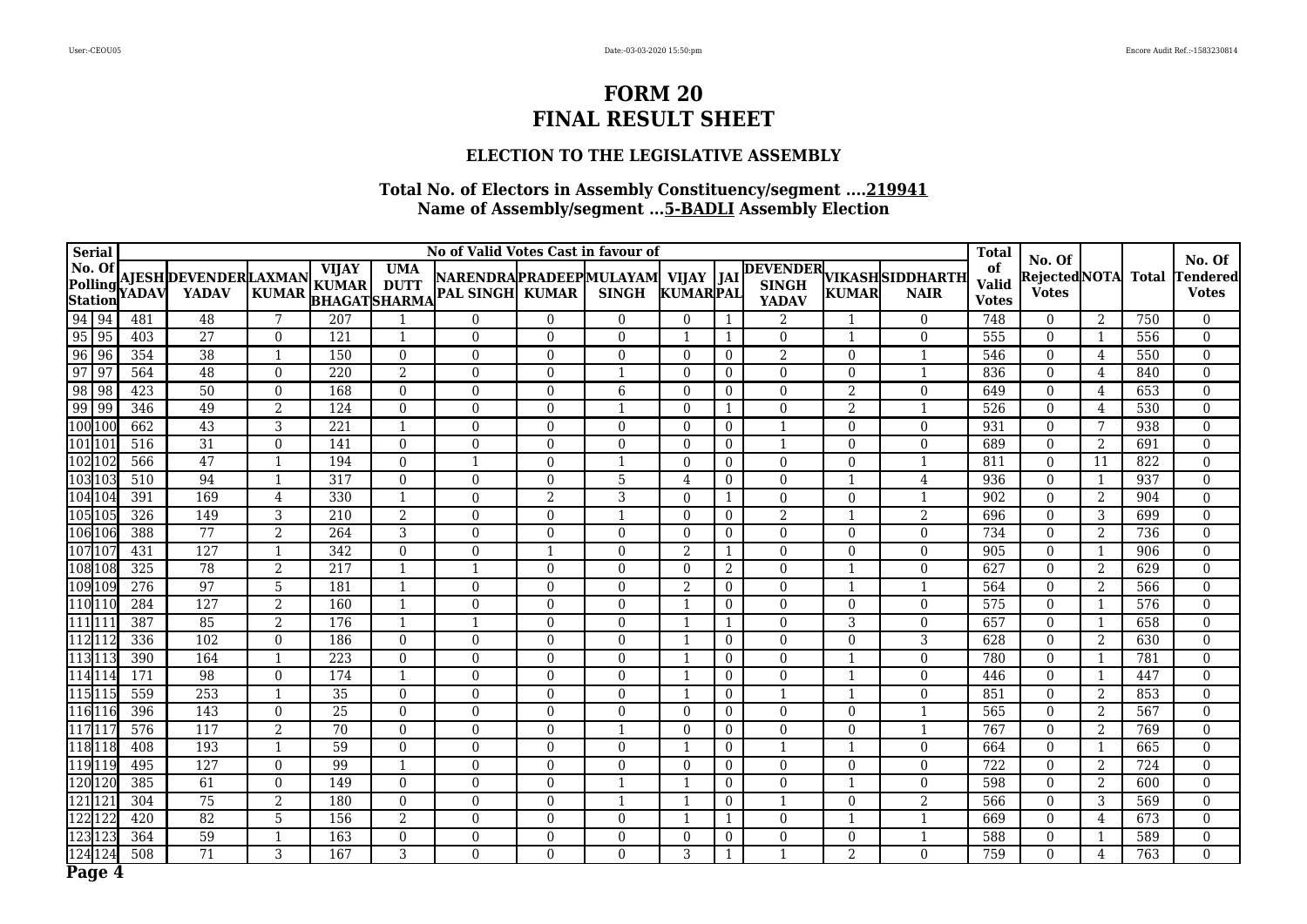#### **ELECTION TO THE LEGISLATIVE ASSEMBLY**

| <b>Serial</b>                                                                                                                         |                  |                                              |                 |                                                     |                           | No of Valid Votes Cast in favour of                    |          |                |                 |                  |                              |                |                                                | <b>Total</b>                       | No. Of                       |                |                  | No. Of                   |
|---------------------------------------------------------------------------------------------------------------------------------------|------------------|----------------------------------------------|-----------------|-----------------------------------------------------|---------------------------|--------------------------------------------------------|----------|----------------|-----------------|------------------|------------------------------|----------------|------------------------------------------------|------------------------------------|------------------------------|----------------|------------------|--------------------------|
| No. Of<br>Polling<br>Station                                                                                                          | <b>YADAV</b>     | <b>AJESH DEVENDER LAXMAN</b><br><b>YADAV</b> | <b>KUMAR</b>    | <b>VIJAY</b><br><b>KUMAR</b><br><b>BHAGATSHARMA</b> | <b>UMA</b><br><b>DUTT</b> | NARENDRAPRADEEPMULAYAM VIJAY<br><b>PAL SINGH KUMAR</b> |          | <b>SINGH</b>   | <b>KUMARPAL</b> | <b>JAI</b>       | <b>SINGH</b><br><b>YADAV</b> | <b>KUMAR</b>   | <b>DEVENDER VIKASHSIDDHARTH</b><br><b>NAIR</b> | of<br><b>Valid</b><br><b>Votes</b> | RejectedNOTA<br><b>Votes</b> |                | Total            | Tendered<br><b>Votes</b> |
| 125 125                                                                                                                               | 472              | 70                                           | 3               | 186                                                 | -1                        | 0                                                      | $\Omega$ | $\Omega$       | 1               | $\mathbf{0}$     | $\Omega$                     | 0              | 3                                              | 736                                | $\Omega$                     | 2              | 738              | 0                        |
|                                                                                                                                       | 337              | 62                                           | $\overline{2}$  | 85                                                  | $\mathbf{0}$              | $\overline{0}$                                         | $\Omega$ | 1              | $\overline{0}$  | $\overline{0}$   | $\boldsymbol{0}$             | 3              | $\overline{1}$                                 | 491                                | $\overline{0}$               | 3              | 494              | $\boldsymbol{0}$         |
|                                                                                                                                       | 251              | 44                                           | $\mathbf{1}$    | 65                                                  | 1                         | $\Omega$                                               | $\Omega$ | $\Omega$       | $\theta$        | $\mathbf{0}$     | $\Omega$                     |                | $\boldsymbol{0}$                               | 363                                | $\Omega$                     | 3              | 366              | $\theta$                 |
|                                                                                                                                       | 252              | 185                                          | $\mathbf{1}$    | $\overline{42}$                                     | 2                         | 0                                                      |          | $\Omega$       | $\theta$        | $\overline{0}$   | $\mathbf{0}$                 |                | $\overline{3}$                                 | 487                                | $\overline{0}$               |                | 488              | $\overline{0}$           |
|                                                                                                                                       | 389              | 178                                          | 2               | 105                                                 | $\mathbf{0}$              |                                                        | $\Omega$ | $\Omega$       | 1               | $\overline{0}$   | $\mathbf{0}$                 |                | $\mathbf{1}$                                   | 678                                | $\overline{0}$               | 3              | 681              | $\theta$                 |
|                                                                                                                                       | 439              | 198                                          | $\overline{2}$  | 54                                                  | $\mathbf{0}$              | $\overline{0}$                                         | $\Omega$ | $\overline{2}$ | $\mathbf{1}$    | $\overline{0}$   | $\mathbf{0}$                 | $\overline{2}$ | 3                                              | 701                                | $\overline{0}$               | $\mathbf{1}$   | 702              | $\overline{0}$           |
|                                                                                                                                       | 208              | 104                                          | $\overline{4}$  | 93                                                  | $\Omega$                  | $\Omega$                                               | $\Omega$ | $\Omega$       | $\theta$        | $\Omega$         | $\theta$                     |                | $\mathbf{1}$                                   | 411                                | $\theta$                     | 5              | 416              | $\theta$                 |
| 125 125<br>126 126<br>127 127<br>128 128<br>129 129<br>130 130<br>131 131                                                             | 307              | $\overline{115}$                             | 3               | 114                                                 | $\mathbf{0}$              | $\theta$                                               | $\Omega$ | $\Omega$       | $\mathbf{1}$    | $\overline{0}$   | $\mathbf{0}$                 | $\Omega$       | $\boldsymbol{0}$                               | 540                                | $\Omega$                     | 4              | 544              | $\theta$                 |
| $\frac{133}{133}$ $\frac{133}{134}$                                                                                                   | 309              | 132                                          | 3               | 201                                                 | $\overline{2}$            | $\Omega$                                               |          | $\Omega$       | $\theta$        | $\mathbf{0}$     | $\mathbf 1$                  | $\Omega$       | $\overline{2}$                                 | 651                                | $\Omega$                     | 2              | 653              | $\theta$                 |
|                                                                                                                                       | 217              | 89                                           | $\overline{4}$  | $\overline{205}$                                    | $\mathbf{0}$              | $\Omega$                                               |          | $\Omega$       | $\overline{2}$  |                  | $\overline{2}$               | 2              | $\overline{3}$                                 | 526                                | $\overline{0}$               | 7              | 533              | $\overline{0}$           |
|                                                                                                                                       | 297              | 144                                          | 11              | 168                                                 | $\mathbf{1}$              | $\overline{0}$                                         | $\Omega$ | $\overline{0}$ | 2               | $\overline{0}$   | $\overline{2}$               | $\overline{0}$ | $\overline{0}$                                 | 625                                | $\overline{0}$               | 5              | 630              | $\overline{0}$           |
|                                                                                                                                       | $\overline{227}$ | 103                                          | $\overline{4}$  | 118                                                 | $\overline{4}$            |                                                        | $\Omega$ | $\Omega$       | $\overline{2}$  | $\mathbf{0}$     | $\mathbf{1}$                 | $\Omega$       | 3                                              | 463                                | $\Omega$                     |                | 464              | $\theta$                 |
| 135<br>135<br>136<br>136<br>137<br>137                                                                                                | 242              | 70                                           | 9               | 122                                                 | 1                         | 0                                                      | $\Omega$ | $\Omega$       | 1               | $\overline{0}$   | $\mathbf{0}$                 | $\Omega$       | $\overline{\phantom{a}}$                       | 446                                | $\overline{0}$               | 2              | 448              | $\theta$                 |
| 138 138                                                                                                                               | $\overline{213}$ | 80                                           | $\overline{10}$ | 146                                                 | $\overline{5}$            | $\Omega$                                               | $\Omega$ | $\Omega$       | 3               | $\boldsymbol{0}$ | $\overline{3}$               | $\Omega$       | 3                                              | 463                                | $\overline{0}$               | 4              | 467              | $\Omega$                 |
| 139 139                                                                                                                               | 188              | 105                                          | $\overline{4}$  | 164                                                 | $\mathbf{0}$              | 0                                                      | $\Omega$ | $\Omega$       | 1               | $\overline{0}$   | $\overline{2}$               |                | $\overline{\mathbf{1}}$                        | 466                                | $\overline{0}$               | 4              | 470              | $\overline{0}$           |
| 140 140                                                                                                                               | 247              | 125                                          | 3               | 93                                                  | $\mathbf{1}$              | $\Omega$                                               | $\Omega$ | $\Omega$       | 1               |                  | $\mathbf{1}$                 | $\Omega$       | $\theta$                                       | 472                                | $\Omega$                     | $\mathbf{1}$   | 473              | $\theta$                 |
| 141 14                                                                                                                                | 400              | 105                                          | $\overline{4}$  | 205                                                 | $\overline{0}$            |                                                        | $\Omega$ | $\Omega$       | 1               | $\mathbf{1}$     | $\mathbf{1}$                 | $\Omega$       | 3                                              | 721                                | $\Omega$                     | 3              | 724              | $\theta$                 |
| $\begin{array}{r} 1 \overline{41} \\ 142 \\ 142 \\ 143 \\ 143 \\ 144 \\ \hline 144 \\ 144 \\ 145 \\ 145 \\ 146 \\ \hline \end{array}$ | 268              | 132                                          | $\overline{2}$  | 150                                                 | 2                         |                                                        | $\Omega$ | $\Omega$       | $\overline{2}$  | $\boldsymbol{0}$ | 2                            | 2              | $\overline{2}$                                 | 563                                | $\overline{0}$               | -1             | 564              | $\overline{0}$           |
|                                                                                                                                       | 387              | 112                                          | $\overline{2}$  | 312                                                 | $\mathbf{1}$              |                                                        | $\Omega$ | $\Omega$       | 5               | $\overline{0}$   | $\mathbf{0}$                 | $\overline{0}$ | 1                                              | 821                                | $\overline{0}$               | 2              | 823              | $\overline{0}$           |
|                                                                                                                                       | 296              | 92                                           | 2               | 208                                                 | $\mathbf{1}$              |                                                        | $\Omega$ | $\mathbf{1}$   | $\mathbf{1}$    | $\overline{0}$   | 3                            | $\overline{0}$ | $\overline{0}$                                 | 605                                | $\overline{0}$               | 2              | 607              | $\overline{0}$           |
|                                                                                                                                       | $\overline{220}$ | $\overline{75}$                              | 3               | 192                                                 | $\overline{2}$            | $\Omega$                                               | $\Omega$ | $\Omega$       | $\mathbf{1}$    | $\overline{0}$   | $\Omega$                     | $\Omega$       | $\overline{0}$                                 | 493                                | $\theta$                     | 3              | 496              | $\theta$                 |
|                                                                                                                                       | 294              | $\overline{58}$                              | $\overline{2}$  | 172                                                 | $\overline{0}$            | 0                                                      | $\Omega$ | $\Omega$       | $\overline{2}$  | $\overline{0}$   | $\Omega$                     | $\Omega$       | $\overline{0}$                                 | 528                                | $\theta$                     | $\theta$       | 528              | $\theta$                 |
| 147 14                                                                                                                                | 411              | 90                                           | $\mathbf{1}$    | 239                                                 | $\mathbf{1}$              | $\overline{0}$                                         | $\Omega$ | $\Omega$       | $\mathbf{1}$    | $\overline{0}$   | $\mathbf{0}$                 |                | $\overline{2}$                                 | 746                                | $\theta$                     | 6              | 752              | $\Omega$                 |
| 148<br>148<br>149<br>149                                                                                                              | 265              | 127                                          | $\mathbf{1}$    | 285                                                 | $\overline{15}$           | 0                                                      | $\Omega$ | $\mathbf{1}$   | $\mathbf{1}$    | $\mathbf{0}$     | $\mathbf{0}$                 | $\Omega$       | $\overline{1}$                                 | 696                                | $\overline{0}$               | 3              | 699              | $\overline{0}$           |
|                                                                                                                                       | 325              | 81                                           | $\mathbf{1}$    | 287                                                 | 7                         | $\theta$                                               |          | $\Omega$       | $\overline{4}$  |                  | $\overline{1}$               | $\Omega$       | $\overline{4}$                                 | 712                                | $\boldsymbol{0}$             | 4              | 716              | $\theta$                 |
| 150 150                                                                                                                               | 440              | 100                                          | $\mathbf{1}$    | 256                                                 | 1                         | $\Omega$                                               | $\Omega$ | $\Omega$       | $\overline{2}$  | $\theta$         | $\Omega$                     | $\Omega$       | $\theta$                                       | 800                                | $\Omega$                     | $\overline{2}$ | 802              | $\theta$                 |
|                                                                                                                                       | 155              | 135                                          | $\mathfrak{Z}$  | 260                                                 | $\Omega$                  | $\theta$                                               | $\Omega$ | $\Omega$       | $\Omega$        | $\overline{0}$   | $\theta$                     | $\Omega$       | $\overline{0}$                                 | 553                                | $\overline{0}$               | 2              | 555              | $\boldsymbol{0}$         |
|                                                                                                                                       | 360              | 72                                           | $\overline{4}$  | 128                                                 | $\Omega$                  | 0                                                      | $\Omega$ | $\Omega$       | $\theta$        | $\overline{0}$   | $\theta$                     | $\Omega$       | $\mathbf{1}$                                   | 565                                | $\overline{0}$               | 2              | 567              | $\overline{0}$           |
|                                                                                                                                       | 435              | 51                                           | 6               | 95                                                  | $\mathbf{0}$              | $\overline{0}$                                         | $\Omega$ | $\Omega$       | $\mathbf{1}$    | $\overline{0}$   | $\overline{1}$               | $\overline{2}$ | $\overline{0}$                                 | 591                                | $\overline{0}$               | $\overline{2}$ | 593              | $\theta$                 |
| 150 150<br>151 151<br>152 152<br>153 153<br>154 154                                                                                   | 445              | $\overline{54}$                              | 3               | 199                                                 | $\mathbf{0}$              | $\Omega$                                               | $\Omega$ | $\Omega$       | $\mathbf{1}$    |                  | $\overline{3}$               | $\Omega$       | $\mathbf{1}$                                   | 707                                | $\Omega$                     | 4              | $\overline{711}$ | $\theta$                 |
| 155 155                                                                                                                               | 384              | 43                                           | $\Omega$        | 204                                                 | $\overline{4}$            |                                                        | $\Omega$ | 2              | $\mathbf{1}$    |                  | $\theta$                     | $\Omega$       | $\theta$                                       | 640                                | $\Omega$                     | 3              | 643              | $\Omega$                 |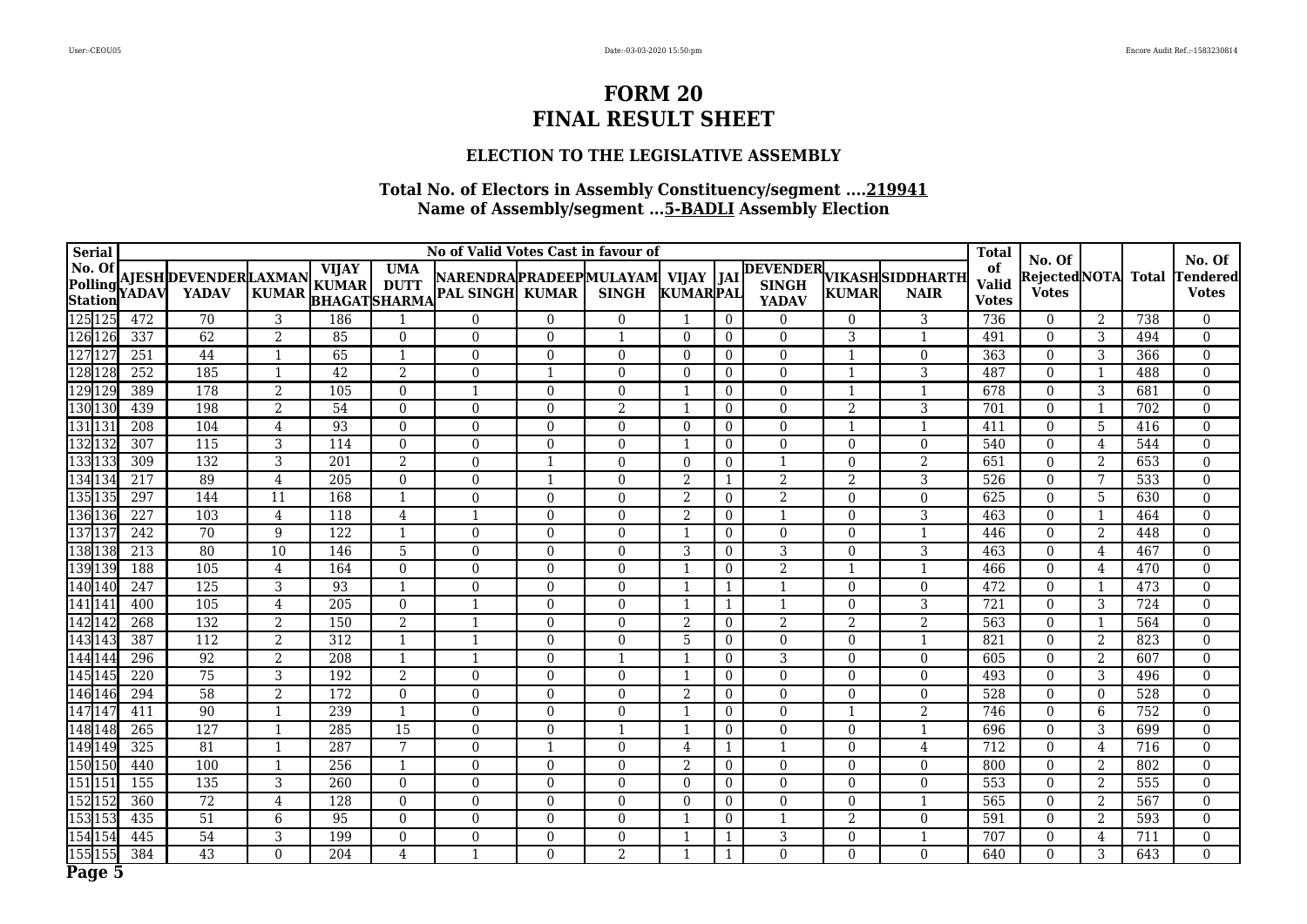### **ELECTION TO THE LEGISLATIVE ASSEMBLY**

| <b>Serial</b>       |                  |                                              |                |                              |                                                  | No of Valid Votes Cast in favour of                          |                |                |                         |                  |                  |                |                                         | <b>Total</b>                       | No. Of                               |                          |              | No. Of                          |
|---------------------|------------------|----------------------------------------------|----------------|------------------------------|--------------------------------------------------|--------------------------------------------------------------|----------------|----------------|-------------------------|------------------|------------------|----------------|-----------------------------------------|------------------------------------|--------------------------------------|--------------------------|--------------|---------------------------------|
| No. Of<br>Station   | Polling YADAV    | <b>AJESH DEVENDER LAXMAN</b><br><b>YADAV</b> | <b>KUMAR</b>   | <b>VIJAY</b><br><b>KUMAR</b> | <b>UMA</b><br><b>DUTT</b><br><b>BHAGATSHARMA</b> | NARENDRAPRADEEPMULAYAM  VIJAY  JAI<br><b>PAL SINGH KUMAR</b> |                | <b>SINGH</b>   | KUMARPAL                |                  | <b>YADAV</b>     | <b>KUMAR</b>   | DEVENDER VIKASHSIDDHARTH<br><b>NAIR</b> | of<br><b>Valid</b><br><b>Votes</b> | <b>Rejected</b> NOTA<br><b>Votes</b> |                          | <b>Total</b> | <b>Tendered</b><br><b>Votes</b> |
| 156 156             | 367              | 77                                           | $\mathbf 1$    | 148                          |                                                  | $\Omega$                                                     | $\Omega$       | $\Omega$       | $\Omega$                | 3                | $\Omega$         | 0              | $\Omega$                                | 597                                | $\Omega$                             | 2                        | 599          | $\overline{0}$                  |
| 157 15              | 449              | 82                                           | $\overline{2}$ | 210                          | $\overline{0}$                                   | $\overline{0}$                                               | $\overline{0}$ | $\mathbf{1}$   | $\theta$                | 1                | $\mathbf{1}$     | 0              | $\mathbf{0}$                            | 746                                | $\overline{0}$                       | $\overline{\phantom{a}}$ | 747          | $\boldsymbol{0}$                |
| 158 158             | 388              | $\overline{37}$                              | 3              | 241                          | $\theta$                                         | $\Omega$                                                     | $\Omega$       | $\Omega$       | $\overline{\mathbf{1}}$ | $\overline{0}$   | $\theta$         |                | $\overline{2}$                          | 673                                | $\Omega$                             | $\overline{\phantom{a}}$ | 674          | $\overline{0}$                  |
| 159 159             | 495              | 90                                           | 7              | 270                          | $\overline{0}$                                   | $\overline{0}$                                               | $\Omega$       | 1              | 6                       | $\overline{0}$   | $\mathbf{0}$     | $\overline{2}$ | $\mathbf{1}$                            | 872                                | $\overline{0}$                       | 2                        | 874          | $\overline{0}$                  |
| 160 160             | 344              | 97                                           | $\mathbf{1}$   | 159                          | $\mathbf{1}$                                     | $\overline{0}$                                               | $\Omega$       | $\theta$       | $\theta$                | $\overline{0}$   | $\mathbf{0}$     | 3              | $\mathbf{0}$                            | 605                                | $\theta$                             | $\Omega$                 | 605          | $\overline{0}$                  |
| 161 16              | 288              | 99                                           | $\overline{2}$ | 178                          | $\mathbf{1}$                                     |                                                              | $\Omega$       | $\overline{0}$ | $\mathbf{0}$            | 1                | $\boldsymbol{0}$ | 0              | $\boldsymbol{0}$                        | 570                                | $\overline{0}$                       | $\overline{0}$           | 570          | $\boldsymbol{0}$                |
| 162 16              | 262              | 36                                           | $\theta$       | 160                          | $\theta$                                         | $\mathbf{1}$                                                 | $\Omega$       | $\Omega$       | $\theta$                | $\mathbf{1}$     | $\Omega$         | $\overline{0}$ | $\mathbf{1}$                            | 461                                | $\theta$                             | 2                        | 463          | $\overline{0}$                  |
| 163 163             | 312              | 108                                          | $\mathbf{1}$   | 177                          | $\overline{2}$                                   |                                                              | $\overline{0}$ | $\theta$       | 3                       | $\overline{0}$   | $\overline{0}$   |                | $\boldsymbol{0}$                        | 605                                | $\overline{0}$                       | 3                        | 608          | $\boldsymbol{0}$                |
| 164 164             | 366              | 97                                           | $\mathbf{1}$   | 284                          | $\mathbf{1}$                                     | $\mathbf{0}$                                                 |                | $\theta$       | $\mathbf{1}$            | $\overline{0}$   | $\mathbf{0}$     | $\overline{0}$ | $\mathbf{1}$                            | 752                                | $\overline{0}$                       | 6                        | 758          | $\overline{0}$                  |
| 165 165             | 389              | 86                                           | $\theta$       | 294                          | -1                                               | $\overline{0}$                                               | $\overline{0}$ | $\overline{0}$ | $\overline{0}$          | 1                | $\mathbf{0}$     | $\overline{0}$ | $\overline{3}$                          | 774                                | $\overline{0}$                       | 2                        | 776          | $\overline{0}$                  |
| 166 166             | 407              | $\overline{56}$                              | $\overline{4}$ | 328                          | $\mathbf{1}$                                     | 1                                                            | 2              | $\mathbf{1}$   | $\mathbf{1}$            | $\bf{0}$         | $\mathbf{0}$     | $\overline{0}$ | $\overline{0}$                          | 801                                | $\overline{0}$                       | 2                        | 803          | $\overline{0}$                  |
| 167 16              | 429              | $\overline{72}$                              | $\Omega$       | 304                          | 1                                                | $\overline{2}$                                               | $\theta$       | $\theta$       | 3                       | $\overline{0}$   | $\mathbf{0}$     | $\Omega$       | $\overline{2}$                          | 813                                | $\theta$                             | 5                        | 818          | $\overline{0}$                  |
| 168 168             | 435              | $\overline{35}$                              | 6              | 341                          | 1                                                | 1                                                            |                | $\theta$       | $\overline{1}$          | $\overline{0}$   | $\mathbf{1}$     | $\Omega$       | $\mathbf{1}$                            | 823                                | $\Omega$                             | 3                        | 826          | $\overline{0}$                  |
| 169 169             | 389              | 64                                           | 5              | 264                          | $\theta$                                         | $\overline{0}$                                               |                | $\Omega$       | -1                      | 2                | -1               | 0              | 3                                       | 730                                | $\Omega$                             | 3                        | 733          | $\theta$                        |
| 170 170             | 449              | 83                                           | 9              | 288                          | $\overline{0}$                                   | $\boldsymbol{0}$                                             | $\Omega$       | $\theta$       | $\overline{1}$          | $\overline{0}$   | $\boldsymbol{0}$ | 0              | $\mathbf{1}$                            | 831                                | $\boldsymbol{0}$                     | $\overline{2}$           | 833          | $\boldsymbol{0}$                |
| $171$ <sub>17</sub> | 456              | 36                                           | $\mathbf{1}$   | 231                          | $\mathbf{1}$                                     | $\overline{0}$                                               | $\theta$       | $\Omega$       | $\overline{2}$          | 1                |                  | 0              | $\mathbf{0}$                            | 729                                | $\Omega$                             | 4                        | 733          | $\overline{0}$                  |
| 172 17              | 285              | 54                                           | 4              | 231                          | $\overline{0}$                                   | $\overline{0}$                                               | $\Omega$       | $\Omega$       | $\theta$                | 1                | $\theta$         | 2              | $\mathbf{1}$                            | 578                                | $\overline{0}$                       | -1                       | 579          | $\overline{0}$                  |
| 173 173             | 294              | $\overline{72}$                              | $\mathbf{1}$   | 162                          | $\theta$                                         | $\theta$                                                     | $\Omega$       | $\mathbf{1}$   | $\Omega$                | 1                | $\mathbf 1$      | $\Omega$       | $\boldsymbol{0}$                        | 532                                | $\theta$                             | $\Omega$                 | 532          | $\theta$                        |
| 174 174             | 335              | 191                                          | $\mathbf{1}$   | 186                          | $\overline{0}$                                   | $\boldsymbol{0}$                                             | $\Omega$       | $\mathbf{1}$   | $\Omega$                | $\overline{0}$   | $\mathbf 1$      | $\mathbf{1}$   | $\boldsymbol{0}$                        | 716                                | $\boldsymbol{0}$                     | $\overline{2}$           | 718          | $\boldsymbol{0}$                |
| 175 175             | 287              | 138                                          | $\mathbf{1}$   | 168                          | 3                                                | $\theta$                                                     | $\Omega$       | $\mathbf{1}$   | 2                       | $\theta$         | $\Omega$         | $\Omega$       | $\Omega$                                | 600                                | $\theta$                             | $\overline{2}$           | 602          | $\theta$                        |
| 176 176             | 311              | 104                                          | $\overline{1}$ | 190                          | $\overline{0}$                                   | $\boldsymbol{0}$                                             | $\Omega$       | $\theta$       | $\Omega$                | $\boldsymbol{0}$ | $\overline{2}$   |                | $\overline{2}$                          | 611                                | $\boldsymbol{0}$                     | $\overline{1}$           | 612          | $\boldsymbol{0}$                |
| $177$ 17            | 209              | 108                                          | $\theta$       | 232                          | 1                                                |                                                              |                | $\theta$       | $\overline{1}$          | 1                | $\overline{2}$   | $\overline{0}$ | $\overline{1}$                          | 557                                | $\overline{0}$                       | 5                        | 562          | $\theta$                        |
| 178 178             | 266              | 100                                          | $\mathbf{1}$   | 262                          | $\overline{2}$                                   | $\boldsymbol{0}$                                             | $\overline{0}$ | $\theta$       | $\mathbf{0}$            | $\bf{0}$         | $\boldsymbol{0}$ | $\overline{0}$ | $\mathbf{1}$                            | 632                                | $\overline{0}$                       | 3                        | 635          | $\overline{0}$                  |
| 179 179             | $\overline{257}$ | 139                                          | -1             | 279                          | $\overline{2}$                                   | 1                                                            |                | $\mathbf{1}$   | 2                       | $\bf{0}$         | -1               | 2              | $\overline{0}$                          | 686                                | $\theta$                             | $\overline{2}$           | 688          | $\theta$                        |
| 180 180             | 463              | 89                                           | $\Omega$       | 228                          | $\overline{2}$                                   | 1                                                            | $\Omega$       | 1              | $\overline{2}$          | $\mathbf{1}$     | $\mathbf{0}$     | $\mathbf{1}$   | $\overline{0}$                          | 788                                | $\boldsymbol{0}$                     | 3                        | 791          | $\overline{0}$                  |
| 181 181             | 373              | 89                                           | $\overline{2}$ | 214                          | 2                                                | 1                                                            | $\Omega$       | $\Omega$       | $\theta$                | $\overline{0}$   | $\Omega$         | $\Omega$       | $\mathbf{1}$                            | 682                                | $\Omega$                             | 6                        | 688          | $\overline{0}$                  |
| 182182              | 451              | 105                                          | $\theta$       | 169                          | 1                                                | $\overline{0}$                                               | $\Omega$       | $\Omega$       | $\overline{1}$          | $\overline{0}$   | $\overline{0}$   |                | $\mathbf{0}$                            | 728                                | $\Omega$                             | $\theta$                 | 728          | $\overline{0}$                  |
| 183 183             | 462              | 103                                          | 3              | 175                          | 2                                                | $\overline{0}$                                               |                | 2              | $\Omega$                | $\overline{0}$   | $\theta$         | 0              | $\boldsymbol{0}$                        | 748                                | $\Omega$                             | $\overline{2}$           | 750          | $\Omega$                        |
| 184 184             | 401              | 91                                           | $\Omega$       | 268                          | $\overline{2}$                                   | $\boldsymbol{0}$                                             |                | $\mathbf{0}$   | $\theta$                | $\overline{0}$   | $\mathbf{1}$     | 0              | $\overline{2}$                          | 766                                | $\overline{0}$                       | 4                        | 770          | $\overline{0}$                  |
| 185 185             | 395              | 43                                           | $\theta$       | 179                          | $\overline{0}$                                   | $\overline{0}$                                               | $\theta$       | $\mathbf{1}$   | $\Omega$                | $\overline{0}$   |                  | 0              | $\mathbf{0}$                            | 619                                | $\overline{0}$                       | 2                        | 621          | $\overline{0}$                  |
| 186 18              | 252              | $\overline{38}$                              | $\mathbf{1}$   | 96                           | $\overline{0}$                                   | $\overline{0}$                                               | $\Omega$       | $\Omega$       |                         | $\mathbf{1}$     | $\mathbf 1$      | $\overline{0}$ | $\theta$                                | 390                                | $\overline{0}$                       | -1                       | 391          | $\theta$                        |
| Page 6              |                  |                                              |                |                              |                                                  |                                                              |                |                |                         |                  |                  |                |                                         |                                    |                                      |                          |              |                                 |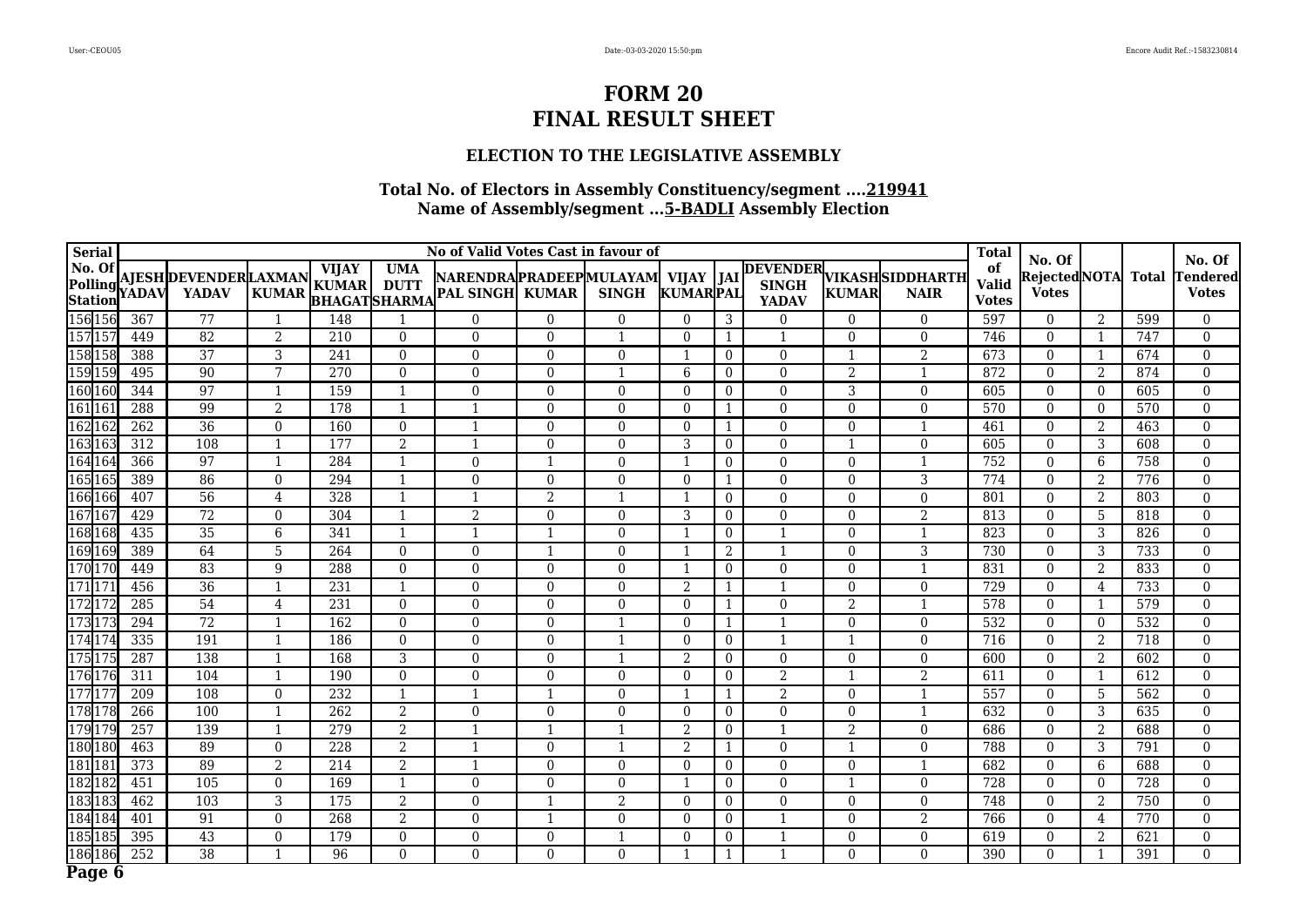#### **ELECTION TO THE LEGISLATIVE ASSEMBLY**

| <b>Serial</b>                      |                  |                                              |                 |                              |                                                  | No of Valid Votes Cast in favour of                          |                |                |                         |                |                  |                |                                         | <b>Total</b>                       | No. Of                               |                         |                  | No. Of                          |
|------------------------------------|------------------|----------------------------------------------|-----------------|------------------------------|--------------------------------------------------|--------------------------------------------------------------|----------------|----------------|-------------------------|----------------|------------------|----------------|-----------------------------------------|------------------------------------|--------------------------------------|-------------------------|------------------|---------------------------------|
| No. Of<br>Polling YADAV<br>Station |                  | <b>AJESH DEVENDER LAXMAN</b><br><b>YADAV</b> | <b>KUMAR</b>    | <b>VIJAY</b><br><b>KUMAR</b> | <b>UMA</b><br><b>DUTT</b><br><b>BHAGATSHARMA</b> | NARENDRAPRADEEPMULAYAM  VIJAY  JAI<br><b>PAL SINGH KUMAR</b> |                | <b>SINGH</b>   | <b>KUMARPAL</b>         |                | <b>YADAV</b>     | <b>KUMAR</b>   | DEVENDER VIKASHSIDDHARTH<br><b>NAIR</b> | of<br><b>Valid</b><br><b>Votes</b> | <b>Rejected</b> NOTA<br><b>Votes</b> |                         | <b>Total</b>     | <b>Fendered</b><br><b>Votes</b> |
| 18718                              | 441              | 137                                          | 3               | 193                          | $\overline{2}$                                   |                                                              | $\Omega$       | 2              | 4                       |                | $\overline{2}$   | 0              | 3                                       | 789                                | $\Omega$                             | 4                       | 793              | $\overline{0}$                  |
| 188 188                            | 160              | 84                                           | 5               | 104                          | $\overline{0}$                                   | $\overline{0}$                                               | $\overline{0}$ | $\mathbf{0}$   | $\theta$                | $\overline{0}$ | $\mathbf 1$      | 1              | $\mathbf{1}$                            | 356                                | $\overline{0}$                       | $\Omega$                | 356              | $\boldsymbol{0}$                |
| 189 189                            | 456              | 222                                          |                 | 142                          | 2                                                | $\Omega$                                                     | $\Omega$       | $\Omega$       | $\overline{\mathbf{1}}$ | 2              | $\theta$         | 0              | $\Omega$                                | 826                                | $\Omega$                             |                         | 827              | $\Omega$                        |
| 190 190                            | 433              | 153                                          | $\overline{2}$  | 86                           | $\overline{0}$                                   | $\overline{0}$                                               | $\Omega$       | $\overline{4}$ | $\theta$                | 1              | $\theta$         |                | $\mathbf{0}$                            | 680                                | $\overline{0}$                       | 3                       | 683              | $\overline{0}$                  |
| 191 191                            | 281              | 83                                           | $\mathbf{1}$    | 22                           | $\overline{0}$                                   | $\overline{0}$                                               | $\Omega$       | $\Omega$       | 2                       | $\overline{0}$ | $\mathbf{0}$     | $\overline{0}$ | $\overline{2}$                          | 391                                | $\theta$                             | $\overline{\mathbf{1}}$ | 392              | $\overline{0}$                  |
| 192 192                            | 380              | 146                                          | 11              | 167                          | $\overline{0}$                                   | $\overline{0}$                                               | $\theta$       | $\overline{0}$ |                         | $\overline{0}$ | $\boldsymbol{0}$ |                | 3                                       | 709                                | $\overline{0}$                       | 5                       | 714              | $\boldsymbol{0}$                |
| 193193                             | 507              | 131                                          | 2               | 118                          | 2                                                | 2                                                            | $\overline{1}$ | $\Omega$       | 4                       | 2              | $\mathbf{1}$     | $\overline{0}$ | $\mathbf{0}$                            | 770                                | $\theta$                             | 6                       | 776              | $\overline{0}$                  |
| 194 194                            | 421              | 172                                          | $\overline{4}$  | 142                          | $\mathbf{1}$                                     | $\boldsymbol{0}$                                             |                | $\theta$       |                         | $\overline{0}$ | $\mathbf{1}$     | $\overline{2}$ | $\overline{4}$                          | 749                                | $\overline{0}$                       |                         | 750              | $\boldsymbol{0}$                |
| 195195                             | 377              | 180                                          | 3               | 183                          | 2                                                | $\overline{0}$                                               | $\Omega$       | $\theta$       | $\overline{2}$          | 2              | $\mathbf{0}$     | $\overline{0}$ | $\mathbf{1}$                            | 750                                | $\mathbf{0}$                         | 5                       | 755              | $\mathbf{0}$                    |
| 196 196                            | 311              | 154                                          | $\overline{2}$  | 247                          | $\overline{0}$                                   | -1                                                           | $\overline{0}$ | $\overline{0}$ | $\overline{1}$          | $\overline{0}$ | $\mathbf{1}$     | $\overline{2}$ | $\overline{3}$                          | 722                                | $\mathbf{0}$                         | 2                       | 724              | $\mathbf{0}$                    |
| 197 197                            | 298              | 142                                          | 5               | 324                          | 2                                                | $\boldsymbol{0}$                                             | $\Omega$       | $\mathbf{1}$   | 5                       | $\bf{0}$       | $\overline{5}$   | 6              | $\sqrt{3}$                              | 791                                | $\mathbf{0}$                         | 5                       | 796              | $\mathbf{0}$                    |
| 198 198                            | 324              | 214                                          | 5               | 224                          | $\theta$                                         | $\mathbf{0}$                                                 | $\Omega$       | 2              | $\theta$                | $\overline{0}$ | $\mathbf 1$      | $\overline{2}$ | 3                                       | 775                                | $\theta$                             | 3                       | 778              | $\overline{0}$                  |
| 199 199                            | 216              | 127                                          | 2               | 216                          | $\mathbf{1}$                                     | $\overline{0}$                                               | $\Omega$       | 1              | 2                       | 1              | $\Omega$         | $\Omega$       | $\mathbf{0}$                            | 566                                | $\Omega$                             | 5                       | 571              | $\mathbf{0}$                    |
| 200 200                            | 292              | 136                                          | 3               | 247                          | 3                                                | $\overline{0}$                                               |                | $\Omega$       | -1                      | $\theta$       | $\theta$         |                | $\overline{2}$                          | 686                                | $\Omega$                             | 3                       | 689              | $\theta$                        |
| 20120                              | 358              | 69                                           | $\overline{1}$  | 208                          | $\overline{1}$                                   |                                                              | $\Omega$       | $\theta$       | 5                       | 1              | $\overline{1}$   |                | $\overline{2}$                          | 648                                | $\boldsymbol{0}$                     | 11                      | 659              | $\boldsymbol{0}$                |
| 202 20                             | 256              | 46                                           | $\theta$        | 160                          | $\mathbf{1}$                                     | $\overline{0}$                                               | $\theta$       | $\Omega$       | $\overline{2}$          | $\overline{0}$ | $\Omega$         | 0              | $\mathbf{0}$                            | 465                                | $\Omega$                             | $\overline{2}$          | 467              | $\overline{0}$                  |
| 203 203                            | 392              | 98                                           | 4               | 241                          | -1                                               | $\overline{0}$                                               | $\Omega$       | $\mathbf{1}$   | -1                      | $\overline{0}$ | $\overline{0}$   |                | $\mathbf{0}$                            | 739                                | $\overline{0}$                       | $\overline{2}$          | 741              | $\overline{0}$                  |
| 204 204                            | 409              | 104                                          | 3               | 234                          | 3                                                | $\theta$                                                     | $\Omega$       | $\theta$       | $\overline{1}$          | 1              | $\mathbf 1$      | $\mathbf{1}$   | $\mathbf{1}$                            | 758                                | $\theta$                             | 3                       | 761              | $\theta$                        |
| 205 205                            | 503              | 109                                          | $\mathbf{1}$    | 185                          | $\mathbf{1}$                                     | $\boldsymbol{0}$                                             | $\overline{2}$ | $\mathbf{0}$   | 3                       | $\bf{0}$       | $\overline{2}$   | $\overline{2}$ | $\mathbf{1}$                            | 809                                | $\overline{0}$                       | 5                       | 814              | $\boldsymbol{0}$                |
| 206 206                            | 190              | 46                                           | $\overline{4}$  | 167                          | $\theta$                                         | $\theta$                                                     | $\Omega$       | $\Omega$       | $\mathbf{1}$            | 1              | $\theta$         | $\Omega$       | $\Omega$                                | 409                                | $\theta$                             | 2                       | 411              | $\theta$                        |
| 207 207                            | 287              | 111                                          | $\Omega$        | 232                          | $\overline{\mathbf{1}}$                          | $\boldsymbol{0}$                                             | $\Omega$       | $\theta$       | $\overline{1}$          | $\mathbf{1}$   | $\mathbf{1}$     | 0              | $\overline{2}$                          | 636                                | $\boldsymbol{0}$                     | $\overline{1}$          | 637              | $\boldsymbol{0}$                |
| 208 208                            | 290              | 96                                           | $\overline{2}$  | 200                          | $\theta$                                         | $\overline{0}$                                               |                | $\Omega$       | $\overline{1}$          | $\overline{0}$ | $\Omega$         | $\overline{0}$ | $\overline{0}$                          | 590                                | $\overline{0}$                       | 3                       | 593              | $\theta$                        |
| 209209                             | 297              | 145                                          | $\overline{2}$  | 248                          | $\overline{2}$                                   |                                                              | $\Omega$       | $\mathbf{1}$   | $\overline{2}$          | 1              | $\overline{0}$   | $\overline{2}$ | $\boldsymbol{0}$                        | 701                                | $\overline{0}$                       | 10                      | $\overline{711}$ | $\overline{0}$                  |
| 210 210                            | $\overline{282}$ | 148                                          | $\mathbf{1}$    | 226                          | $\overline{2}$                                   | 5                                                            | $\Omega$       | $\mathbf{1}$   | 2                       | $\bf{0}$       | -1               | $\overline{0}$ | $\overline{0}$                          | 668                                | $\theta$                             | 2                       | 670              | $\theta$                        |
| 21121                              | 289              | 63                                           | $\overline{55}$ | 141                          | 1                                                | $\boldsymbol{0}$                                             | $\Omega$       | $\theta$       | $\mathbf{1}$            | $\bf{0}$       | $\mathbf{0}$     | $\mathbf{1}$   | 4                                       | 555                                | $\boldsymbol{0}$                     | -1                      | 556              | $\mathbf{0}$                    |
| 21221                              | 319              | 116                                          | 26              | 157                          | 1                                                | $\overline{0}$                                               | $\Omega$       | $\theta$       | $\theta$                | 1              | $\mathbf 1$      | $\overline{2}$ | $\mathbf{1}$                            | 624                                | $\Omega$                             | 4                       | 628              | $\mathbf{0}$                    |
| 21321                              | 284              | 62                                           | 31              | 144                          | $\theta$                                         | $\overline{0}$                                               | $\theta$       | $\Omega$       | 2                       | 1              | $\overline{0}$   | $\overline{0}$ | $\mathbf{1}$                            | 525                                | $\Omega$                             | 5                       | 530              | $\mathbf{0}$                    |
| 21421                              | 263              | 97                                           | $\overline{4}$  | 226                          | $\overline{\mathbf{1}}$                          | $\overline{0}$                                               | $\Omega$       | $\Omega$       | $\Omega$                | 3              | $\theta$         | 2              | $\overline{2}$                          | 598                                | $\overline{0}$                       | 3                       | 601              | $\Omega$                        |
| 215 21                             | 366              | 82                                           | 13              | 183                          | $\overline{2}$                                   | $\boldsymbol{0}$                                             | $\overline{0}$ | $\Omega$       | $\theta$                | 1              | $\mathbf{1}$     | 3              | $\overline{2}$                          | 653                                | $\overline{0}$                       | 4                       | 657              | $\overline{0}$                  |
| 216 21                             | 401              | 57                                           | $\overline{2}$  | 137                          |                                                  |                                                              | $\theta$       | $\Omega$       | $\Omega$                | $\overline{0}$ | $\mathbf{0}$     |                | $\mathbf{0}$                            | 600                                | $\overline{0}$                       |                         | 601              | $\overline{0}$                  |
| 21721                              | 388              | 63                                           | 9               | 116                          | $\overline{0}$                                   | $\overline{0}$                                               | $\Omega$       | $\Omega$       | 2                       | $\overline{0}$ | $\theta$         | $\overline{0}$ | $\overline{2}$                          | 580                                | $\overline{0}$                       | 2                       | 582              | $\boldsymbol{0}$                |
| Page                               |                  |                                              |                 |                              |                                                  |                                                              |                |                |                         |                |                  |                |                                         |                                    |                                      |                         |                  |                                 |